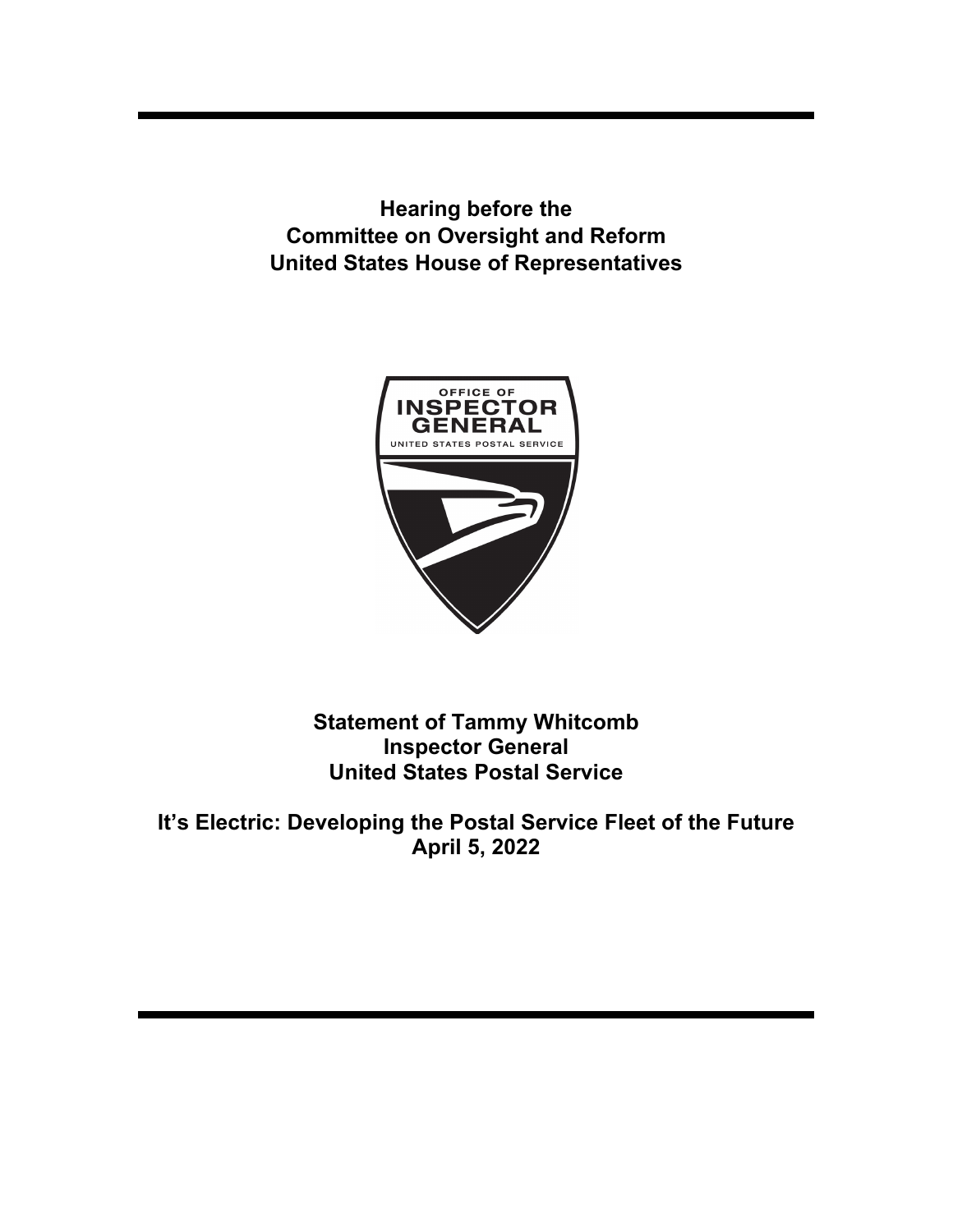Good morning, Chairwoman Maloney, Ranking Member Comer, and members of the Committee. Thank you for inviting me here today to discuss our work related to the Postal Service's adoption of electric vehicles. Our mission — to ensure the efficiency, accountability, and integrity of our nation's Postal Service — is something we take very seriously.

Last February, the Postal Service awarded a contract to produce and deploy up to 165,000 new delivery vehicles over the next 10 years. While the contract allows for both electric and gasoline-powered vehicles, the Postal Service's current plan is for most of the new vehicles to be gasoline-powered. We have two recent reports related to this purchasing decision.

One of our reports was a research paper that identified the opportunities and challenges for the Postal Service in adopting electric vehicles. We found electric vehicles are well suited for most postal routes, and there are clear benefits to their adoption. For example, a large fleet of electric vehicles would help the Postal Service decrease its greenhouse gas emissions and encourage the growth of the electric vehicle market in the United States. Additionally, electric vehicles are more mechanically reliable than gas-powered vehicles and require less scheduled maintenance. They would also result in the Postal Service incurring lower and more stable energy costs.<sup>1</sup>

However, there are challenges associated with adopting an electric vehicle fleet. The upfront costs are significantly higher than with gasoline-powered vehicles. The Postal Service would need to pay a higher per-vehicle price and incur the cost of installing the charging infrastructure. The Postal Service has over 17,000 delivery units that may host electric vehicles, and the cost and issues associated with installing charging infrastructure will vary by each, depending on the parking layout, power availability, and required upgrades. Good planning, along with early and consistent communication with local governments and utility companies, could help overcome these challenges.

We found the Postal Service could save money in the long term by deploying electric vehicles on certain routes, for example, on longer routes and in areas of the country where gas prices are traditionally higher. The Postal Service might also be able to lower the costs associated with electric vehicles by exploring different mixes of the type and number of chargers. Because many delivery routes are short, it is unlikely that every vehicle would need to plug into a charger every night.

<sup>1</sup> United States Postal Service Office of Inspector General (USPS OIG), *Electric Delivery Vehicles and the Postal*  Service, Report Number RISC-WP-22-003, March 17, 2022, https://www.uspsoig.gov/sites/default/files/documentlibrary-files/2022/RISC-WP-22-003.pdf.